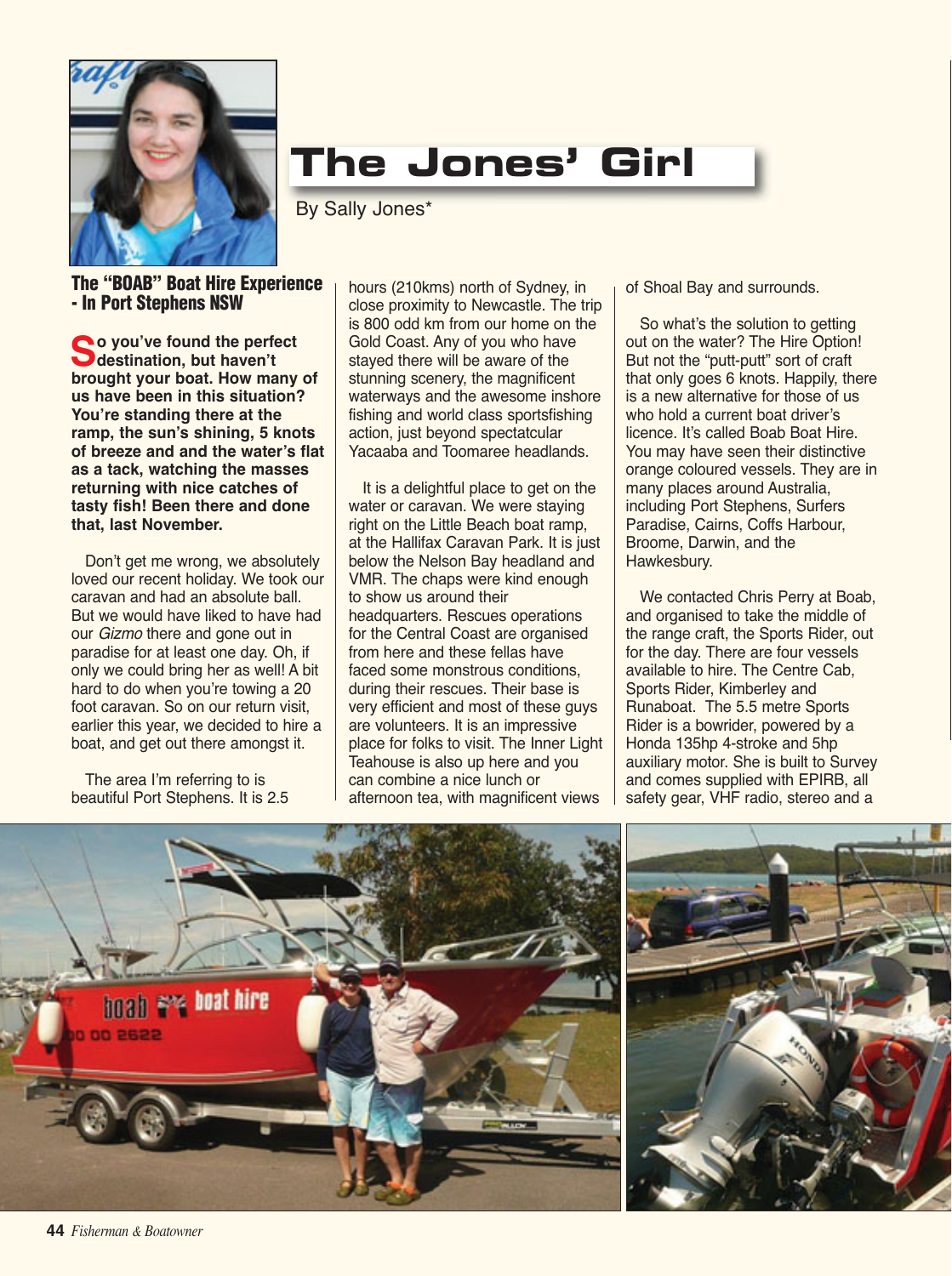

**Above: Little Beach ramp and jetty just east towards Shoal Bay, along from the main shopping centre at Nelson Bay. This is a wonderful area for safe family boating. Below: The Boab Hire system has real merit for countless situations - especially when the craft are of the calibre of these platies. It's a good way of dealing with the vagaries of the weather, isn't it? Just go** out on the good days . . . oh, that's Albert and Sally in the lower pics - handsome platey, isn't it?

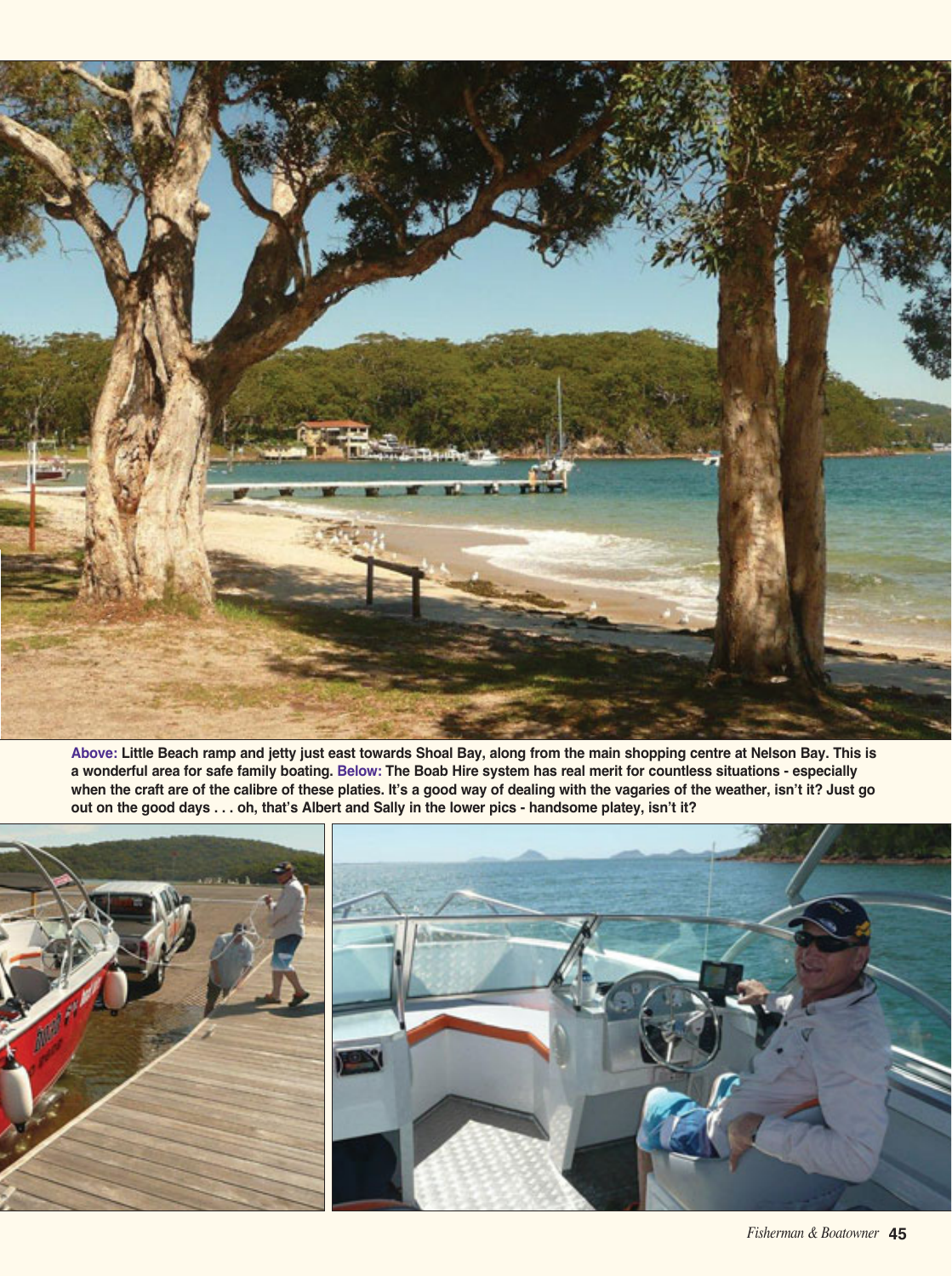**Right: This is such a beautiful place loooking east here, out through the normally calm entrance to this vast estuary.** 

Humminbird colour combo GPS/sounder. All you need to add is your fishing rods (even these can be provided for a fee), ice and yourself! It's a great concept to supply a vessel, extensively fitted out just like you drive at home, BUT with decent horse power. That way you can actually get about and see a lot of the waterways in the one day.

You can either meet at one of the ramps and Boab will launch for you (walk-on option), or pick it up the night before and launch if yourself. We met at Soldiers Point ramp and after some paperwork re insurance, licences, etc, we were on our way. Chris kindly organised ice, bait and the fishing licence for us.

We were really thrilled to be taking the Sports Rider on its maiden voyage. Wow, we had a brand new vessel! We headed out east for a cruise towards Shoal Bay and Tomaree Headland, where the ocean meets the bay. Gee whiz, the Honda purred along nicely. The Sports Rider is very quick too. Surprisingly fast out of the hole considering it's a big boat working with just 130hp. You could easily pull a tube of kids along with this baby.

The craft itself is made by Amara and has 4mm alloy plate sides and 5mm plate bottom. It has a comfortable ride, and handles moderate wind chop very well. She can be taken 2nm offshore in appropriate conditions. There are also dual batteries with isolator, big esky, nav lights and auto and manual bilge pumps. It's a first class fit-out and you feel safe and confident aboard.

We didn't venture offshore on this particular day, but spent a wonderful nine hours cruising and exploring the Port Stephens waterways. Areas like Shoal Bay, Nelson Bay, Corlette, Sandy Point, Swan Bay, Tea Gardens near Hawkes Nest, and North Arm Cove, a beautiful, secluded spot which is great for lunch. The reflections here, in calm



**To see Port Stephens and its associated waterways properly, you need to figure on being here for several weeks - or divide the region up into segments, and tackle them one at a time. Editor PW makes the observation that it is easy to lose 2-3 weeks just getting the feel of the fishing around the islands and offshore waters - let alone exploring the ʻsoft water' areas, such as the Myall Lakes, the Karuah River, etc!**



conditions, are brilliant. It has lovely tall gum trees right down the bank meeting the water. It's a top place to anchor and just chill out. The places to visit are endless and will require another visit! (It's not hard to entice us back on the water again!).

Other than a few small ones, the bigger fish eluded us on this particular trip, but I'm told there are excellent whiting, bream, flathead, tailor, blackfish, leatherjackets,

mullet, and garfish on offer. The break wall area on the outer northern side of Nelson Bay is one of the few spots where land based anglers have the opportunity to bag a pelagic game fish from the shore. Yellow-tail kingfish, long tail tuna and kingfish are caught here, appearing in the warmer months.

One of the highlights of the day was a pod of twenty or so dolphins frolicking alongside us, near